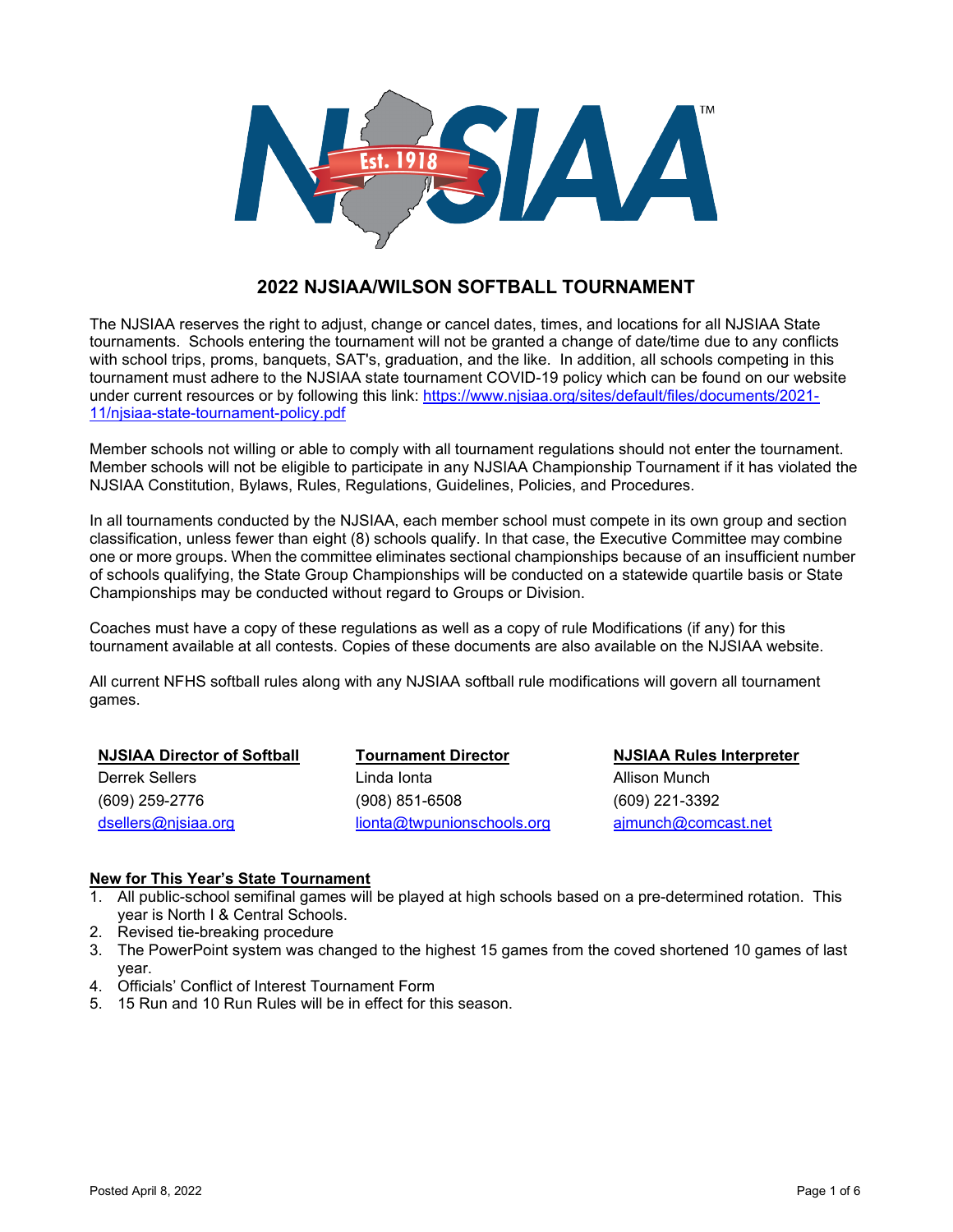#### **Softball Important Dates**

| <b>Event</b>                          | <b>Dates</b>                       |                    |  |
|---------------------------------------|------------------------------------|--------------------|--|
| First Practice (Pitchers & Catchers): | March 8, 2022                      |                    |  |
| <b>First Practice:</b>                | March 11, 2022                     |                    |  |
| <b>First Scrimmage</b>                | March 18, 2022                     |                    |  |
| Opening Day:                          | April 1, 2022                      |                    |  |
| <b>Transfer Date:</b>                 | April 1, 2022                      |                    |  |
| Intent Form Period                    | May 1 - 10, 2022                   |                    |  |
| Cutoff:                               | May 11, 2022                       |                    |  |
| <b>Conflict of Interest Form:</b>     | May 12, 2022                       |                    |  |
| Entries Close by (12:00 pm):          | May 12, 2022                       |                    |  |
| Seeding:                              | May 13, 2022                       |                    |  |
| Regular Season Competition Ends:      | June 10, 2022                      |                    |  |
| Post-Season Committee Meeting:        | June 16, 2022                      |                    |  |
|                                       |                                    |                    |  |
| <b>Public Tournament</b>              | <b>Dates</b>                       | Location           |  |
| Round 1 by:                           | May 17, 2022                       | <b>Higher Seed</b> |  |
| Round 2 by:                           | May 20, 2022                       | <b>Higher Seed</b> |  |
| Round 3 by:                           | <b>Higher Seed</b><br>May 24, 2022 |                    |  |
| <b>Sectional Finals:</b>              | <b>Higher Seed</b><br>May 27, 2022 |                    |  |
| <b>State Semifinals:</b>              | North 1 & Central<br>June 1, 2022  |                    |  |
| State Finals:                         | June 4, 2022<br>Ivy Hill Park      |                    |  |
|                                       |                                    |                    |  |
| <b>Non-Public Tournament</b>          | <b>Dates</b>                       | Location           |  |
| Round 1 by                            | May 19, 2022                       | <b>Higher Seed</b> |  |
| Round 2 by:                           | May 23, 2022                       | <b>Higher Seed</b> |  |
| Round 3 by:                           | May 26, 2022                       | <b>Higher Seed</b> |  |
| Sectional Finals:                     | May 31, 2022<br><b>Higher Seed</b> |                    |  |
| Group Finals:                         | June 3, 2022                       | Ivy Hill Park      |  |
|                                       |                                    |                    |  |
| <b>Tournament of Champions</b>        | <b>Dates</b>                       | Location           |  |
| Quarterfinals                         | June 7, 2022                       | <b>Higher Seed</b> |  |
| Semifinals                            | June 8, 2022                       | <b>Higher Seed</b> |  |
| Finals                                | June 10, 2022                      | Ivy Hill Park      |  |

# **To Qualify**

- 1. Teams must be competing on a varsity interscholastic basis.
- 2. Sixty percent (60%) of games played on or before the cutoff date must be against New Jersey schools.
- 3. The NJSIAA power point system will be used for all qualifying and seeding purposes.
- 4. The PowerPoint procedure for baseball will be using the top 15 highest PowerPoint totals from opening day to the cutoff date regardless of how many games were played.
- 5. The residual points earned from opponents will be calculated using the opponent's first 15 games played.
- 6. Teams that play less than 15 games at the cutoff will still be eligible for the tournament based on their total power points achieved at the cutoff.
- 7. Games completed after the cutoff date will not count even if they were started before the cutoff date.
- 8. The 16 highest team PowerPoint totals from each section and each group will qualify into the tournament.
- 9. If there is a tie for qualification, we will use the current tie-breaking procedure.
- 10. Any player with two (2) or more disqualifications in the current season, prior to the start of the tournament, will be unable to compete in the state tournament.
- 11. Any varsity team accumulating three (3) or more player or coach disqualifications prior to the start of the tournament will not be permitted to participate in the state tournament. Seeded teams will forfeit their right to compete if a disqualification limit is reached prior to the start of the tournament for the team.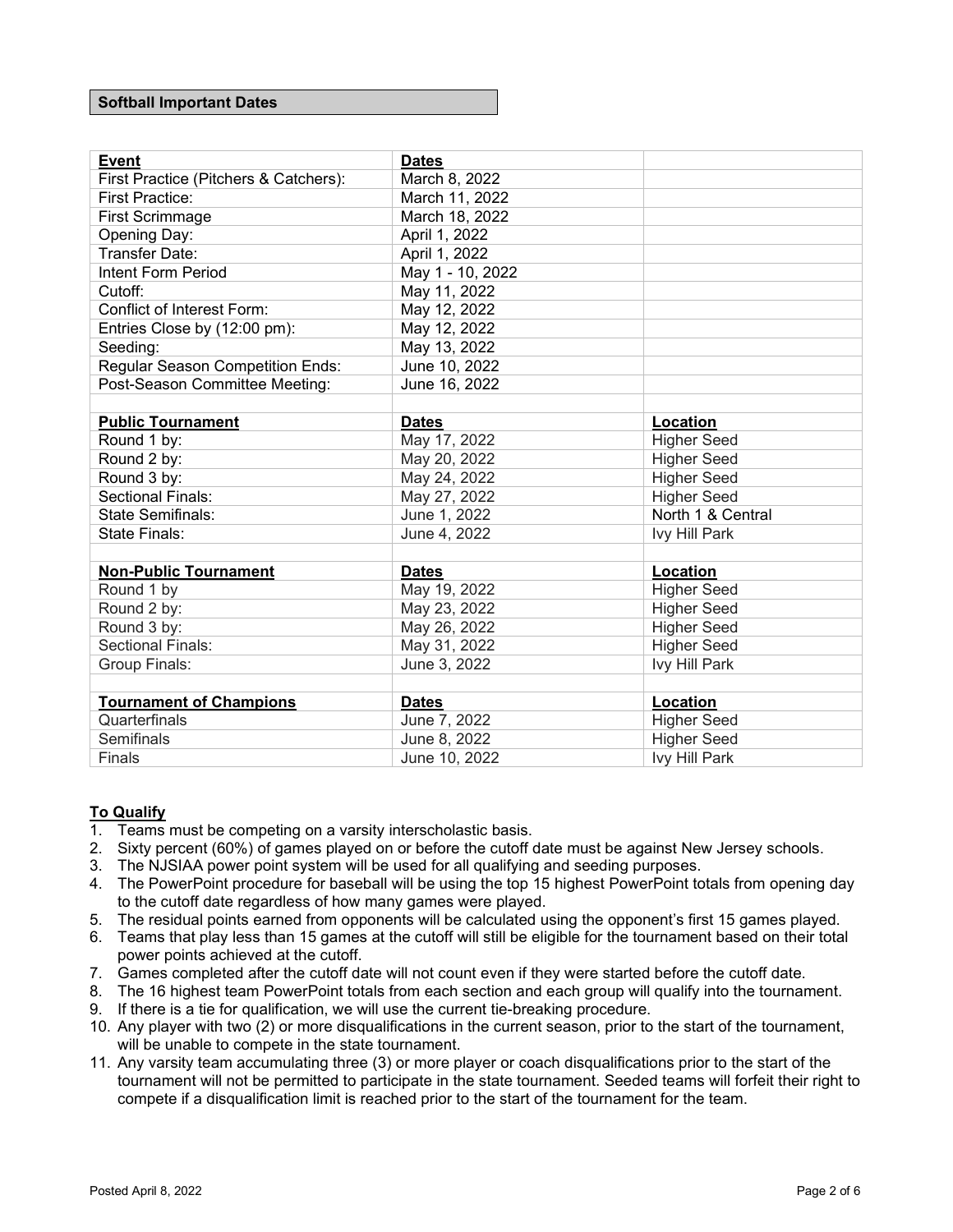# **Entry Procedure**

- 1. All varsity schedules & rosters must be entered in njschoolsports.com by the start of the season. Rosters must be checked and updated, if necessary, by the start of the tournament. We cannot guarantee any roster changes made after the start of the tournament will make it into the tournament program.
- 2. All varsity scores must be reported to [www.njschoolsports.com](http://www.njschoolsports.com/) as soon as possible after each contest. If you encounter problems, please contact [hssupport@njadvancemedia.com.](mailto:hssupport@njadvancemedia.com)
- 3. PowerPoints will be downloaded from the njschoolsports.com website on the date listed above at noon. The seeding committee will use this information to seed the tournament. Coaches are reminded that all team information must be totally up to date and checked for accuracy.
- 4. The intent to enter form must be completed online during the intent form period listed above.
- 5. Non-member/out-of-state competition forms must be submitted by the date specified. Non-member out-ofstate opponent records must be entered at [www.njschoolsports.com](http://www.njschoolsports.com/) by the coach/school prior to the cutoff.
- 6. The Officials Conflict of Interest form must be completed online by the date listed above.
- 7. Do not enter if your school is not able or willing to comply with tournament regulations. The Executive Committee of the NJSIAA has ruled that member schools failing to forward tournament forms to the proper address will be excluded from tournament competition in that sport.

# **Tournament Seeding**

- 1. The qualifying schools in each group and each section will be seeded using the PowerPoint system.
- 2. If there are ties for seeding, we will use the current tie-breaking procedure.
- 3. The media may post brackets following the completion of the seeding meeting, however, seedings and brackets do not become official until 12:00pm on the day after seeding.

### **Entry Fee**

- \$90.00 Payable to the NJSIAA (Please note Softball Tournament).
- Forward all entry fees to the NJSIAA, 1161 Route 130 North, Robbinsville, New Jersey 08691
- DO NOT use certified mail

# **Tournament Rules & Information**

- 1. Game times for the first three (3) rounds, the public & non-public sectional finals, and the public semifinals will be designated by the higher seeded team. The recommended start time for school days is 4:00pm. For non-school days, times will be established by the home team.
- 2. All game times are pending the official's availability. Athletic Directors must communicate consistently through all rounds of the tournament regarding start times.
- 3. The NJSIAA may determine the start times for the first four (4) rounds and the public semifinals if there is any disagreement with start times between schools.
- 4. Game times for all state group championship games will be established by the NJSIAA.
- 5. Rounds one (1), two (2) and three (3) games may be played earlier than the dates indicated if both schools agree. If schools cannot agree, the game must be played on the play by date. Regular season/tournament games scheduled for these dates must be rescheduled.
- 6. The public & non-public sectional finals, and the public semifinals are "play on" dates. Host schools must get approval from the NJSIAA to play these games on a different day.
- 7. If any circumstance causes postponement, the game must be played on the next day. If the next day is a Sunday, the game may be played if both schools are permitted to play on Sundays, otherwise, the game must be played on Monday. Non-NJSIAA tournament games must be moved.
- 8. Responsibility for postponing a game shall rest with the host school. It is recommended that the host school should notify their opponent before the departure of the visiting school's busses at the latest.
- 9. The NJSIAA and Sectional Assignors must be notified of any postponement in a timely fashion.
- 10. After a second consecutive postponement of a game because of field conditions, the NJSIAA director of baseball may designate an alternate site as the home field for the higher-seeded team which may include the opponent's field of the lower-seeded team.
- 11. A maximum of twenty-five (25) uniform players, four (4) uniformed coaches, three (3) support personnel, and a trainer will be permitted in the Dugout. Dugouts may be extended away from home plate if needed.
- 12. After twenty-five (25) uniform players, to be identified and designated on the line-up card, are presented to the umpire at the beginning of the game, no additions to the card will be permitted.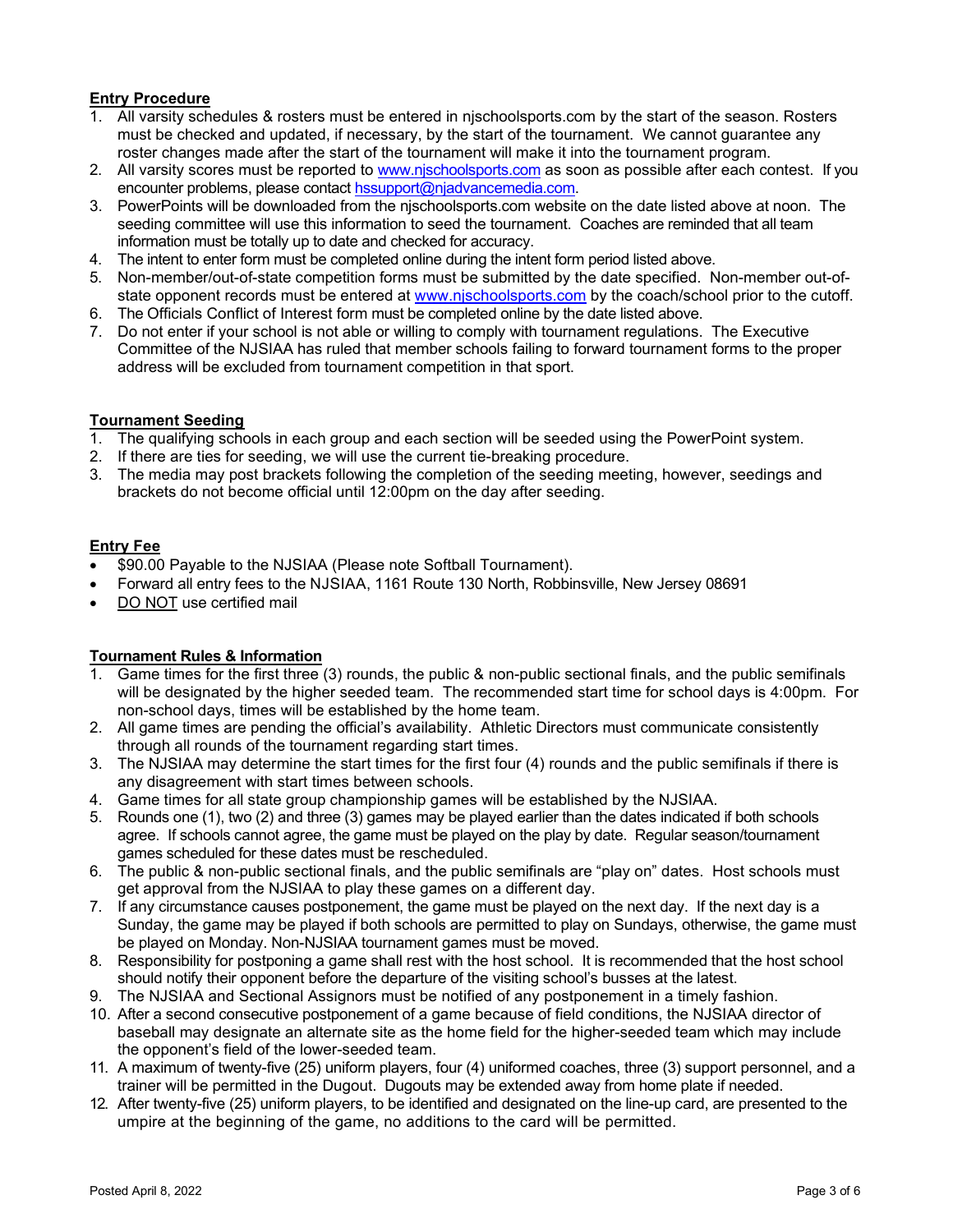- 13. Sites will not be declared unsuitable merely because recommended minimum fence distances are not available, or field conditions are less than perfect unless Leagues or Conferences have ruled such sites unsuitable for League or Conference play. Fields should be lined in accordance with National Federation Rules.
- 14. The host school must provide an adequate amount of crowd control/security as needed based on the host school's facility. The visiting school must provide at least one (1) staff member, not associated with the coaching staff, to be present at each tournament game to assist on-site management in maintaining control of visiting spectators.
- 15. Any member school withdrawing from competition after having officially entered the tournament may be barred from participating in the NJSIAA tournament the next school year unless truly extraordinary circumstances were present.
- 16. Participation by an ineligible player in a tournament game, said SCHOOL will be disqualified from the tournament immediately and their last opponent will advance in their place.
- 17. Only Optic Yellow softballs meeting NFHS & NOCSAE specifications may be used in the tournament. The home team will provide the game balls. At the State Finals, all game balls will be provided by the NJSIAA. The Wilson A9011 Optic Yellow softballs will be the official ball for the State Finals.
- 18. The winning school must notify njschoolsports.com immediately after each game, which must include the pitch count information.

# **Host School Assignment of Officials Procedure**

- 1. Schools hosting the first three (3) rounds of the tournament are responsible for getting the officials using their local assignor.
- 2. The local assignor must be contacted ASAP as to the time and location of the game.
- 3. Schools are to treat these rounds like a regular-season game regarding the assignment of officials.
- 4. School/Coaches will not be permitted to request specific officials.
- 5. Any preferred or not preferred lists used during the regular season will not be used during the state tournament.
- 6. Only the conflict of interest form will be used to assign all tournament games. Assignors will be notified of this procedure.
- 7. Host schools for the first three (3) rounds must notify their assignors within a timely fashion prior to any change of game time and or site location.
- 8. If your local assignor will not be assigning the tournament games, please contact the regional or state assignor ASAP.

#### **NJSIAA Regional Assignors**

North I, North II & Non-Public North: Vick Dudka - 732-541-2706, [vicdudka@hotmail.com](mailto:vicdudka@hotmail.com) Central & South & Non-Public South: Allison Munch - 609-221-3392, [ajmunch@comcast.net](mailto:ajmunch@comcast.net)

#### **Assigning & Umpire Fees**

#### **Rounds 1, 2 & 3**

- 2 umpires assigned by the host school's local assignor.
- Higher seeded school pays both umpires at the area agreed-upon rate.

### **Sectional Finals**

- Region assignors will assign 3 umpires for this round.
- NJSIAA will pay for all 3 umpires at \$90 each.

#### **State Semis-Finals (Public Only)**

- Region assignors will assign 3 umpires for this round.
- NJSIAA will pay for all 3 umpires at \$90 each

#### **State Finals**

- NJSIAA state assignors will assign 3 umpires for this round.
- NJSIAA will pay for all 3 umpires at \$95 each.

#### **Tournament of Champions**

- NJSIAA state assignors will assign 3 umpires for this round.
- NJSIAA will pay for all 3 umpires at \$95 each.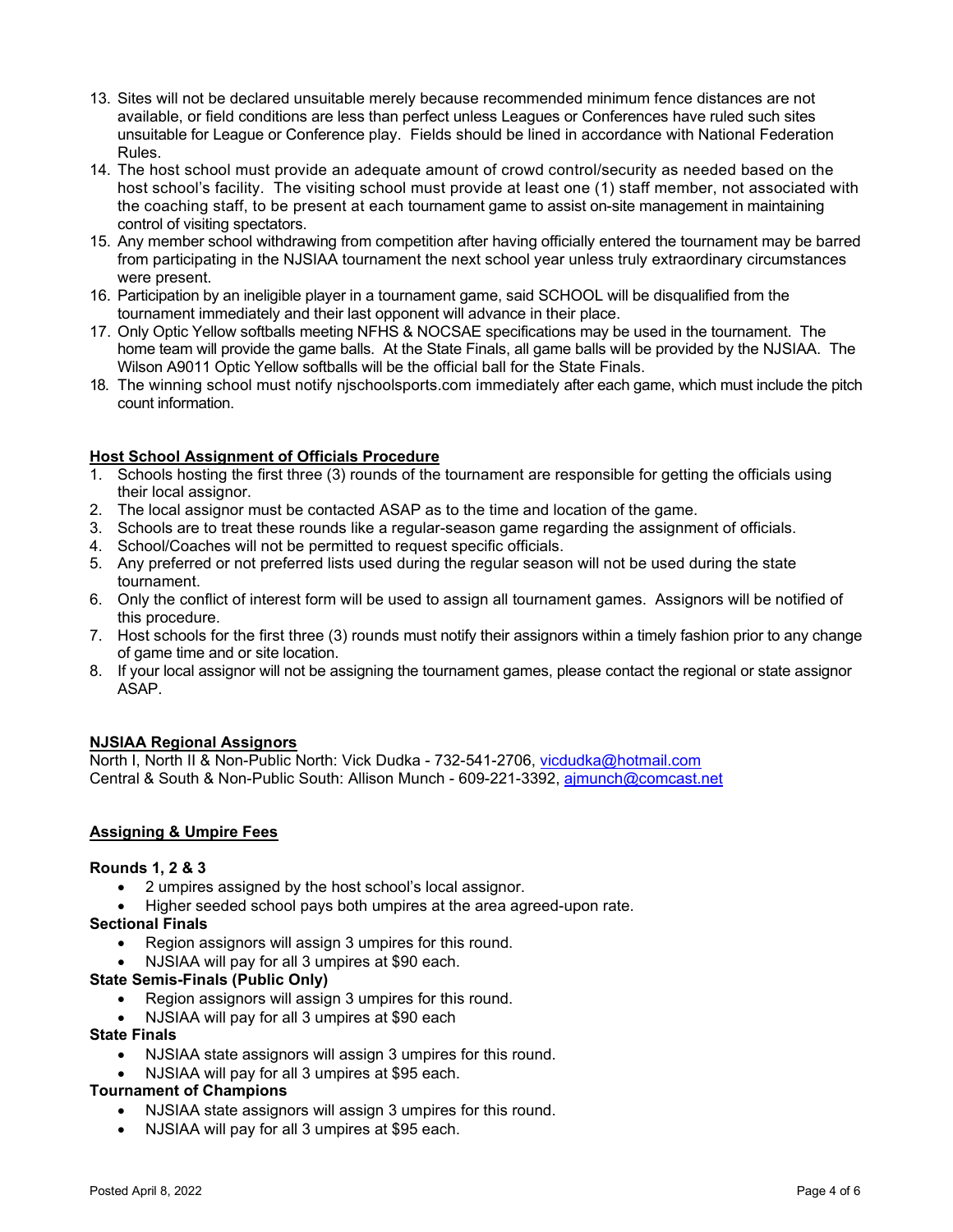### **Please note for all tournament games:**

- If a game is postponed after teams and umpires have arrived and before the game has started, the umpires will receive a full game fee.
- Once a game begins and then is suspended; the umpires will receive a full game fee.
- Each umpire assigned to complete a suspended game, will receive a full game fee.

# **State Group Finals & Tournament of Champions**

- 1. All times are subject to change as deemed necessary by the NJSIAA.
- 2. The tournament director will conduct the coin toss. The team that has traveled the farthest will call the coin toss.
- 3. The winner of the coin toss will designate the home and visiting team and the loser of the coin toss will choose the dugout/bench area.

| Non-Public B | June 3, 2022 | 4:30 <sub>pm</sub> | Ivy Hill Park        |
|--------------|--------------|--------------------|----------------------|
| Non-Public A | June 3, 2022 | 7:00 <sub>pm</sub> | Ivy Hill Park        |
| Group 1      | June 4, 2022 | 11:30am            | Ivy Hill Park        |
| Group 2      | June 4, 2022 | 2:00 <sub>pm</sub> | Ivy Hill Park        |
| Group 3      | June 4, 2022 | 4:30 <sub>pm</sub> | <b>Ivy Hill Park</b> |
| Group 4      | June 4, 2022 | 7:00 <sub>pm</sub> | Ivy Hill Park        |
| Rain Date    | June 5, 2022 | TBA                | Ivy Hill Park        |

#### **State Group Finals Schedule**

### **Tournament of Champions Schedule**

| Quarterfinals | June 7, 2022  | ТВА    | Higher Seeds         |
|---------------|---------------|--------|----------------------|
| Semifinals    | June 8, 2022  | тва.   | Higher Seeds         |
| Finals        | June 10, 2022 | 7:00pm | <b>Ivy Hill Park</b> |

#### **Awards**

#### **Sectional Champions:**

A team trophy and twenty-five (25) certificates to each Sectional Championship in each Group.

#### **State Champions:**

A team trophy and twenty-five (25) certificates to the State Champion in each Group.

#### **Tournament of Champions:**

A team trophy and twenty-five (25) certificates to the Champion.

#### **Suspended Game Rule**

- 1. All NJSIAA post-season tournament baseball games must be played to the full seven innings (turns at-bat) unless extra innings are necessary because of a tie score, or unless shortened because the home team needs none of its half of the seventh inning or only a fraction of it. The exception to this is the 10-run and 15 run rules that the state association has adopted.
	- 10 run-rule will be in effect, if after 5 innings of play, and the visiting team is ahead by 10 runs, or 4  $\frac{1}{2}$  if the home team is ahead by 10 runs the game ends.
	- 15 run-rule will be in effect, after 4 innings of play if the visiting team is ahead by 15 runs, or  $3\frac{1}{2}$  if the home team is ahead by 15 runs, the game may be ended with the consent of both coaches and the umpire.
- 2. All games that are suspended at any time during the game shall be picked up at the point of interruption and then completed as the above states.